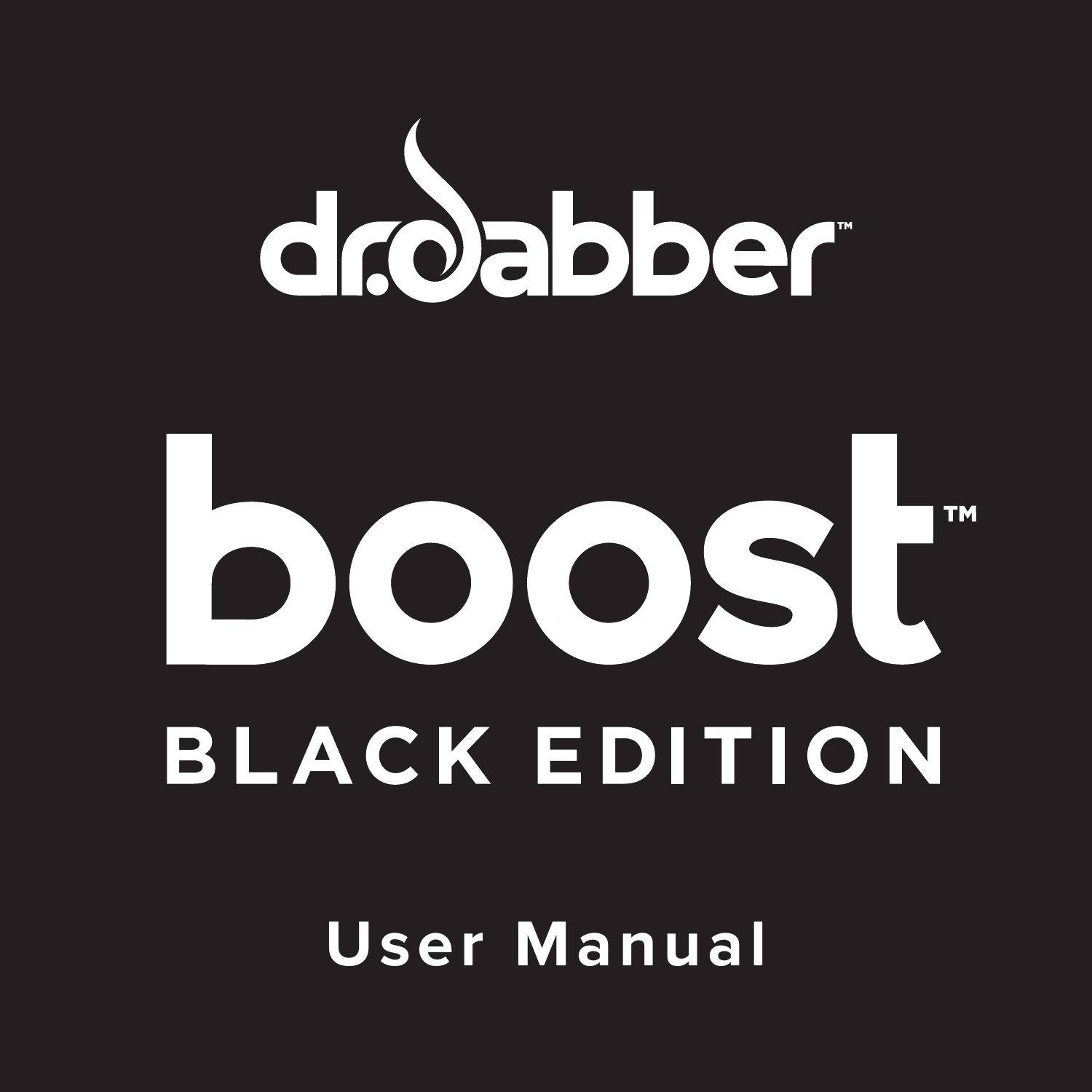# **TABLE OF CONTENTS**

| <b>Important Safety Information</b> |                                          | 5.  |
|-------------------------------------|------------------------------------------|-----|
| What's In The Kit?                  |                                          | 7.  |
| <b>Warranty Information</b>         |                                          | 9.  |
| <b>Learning About Your Boost</b>    |                                          | 11. |
| <b>Boost Anatomy</b>                |                                          | 13. |
| <b>How To Use Your Boost</b>        |                                          | 15. |
| <b>Cleaning Your Glass</b>          |                                          | 17. |
| <b>Swapping Out Your Nail</b>       |                                          | 19. |
|                                     | <b>Swapping Out Your Ceramic Element</b> | 21. |
| <b>Charging Your Boost</b>          |                                          | 23. |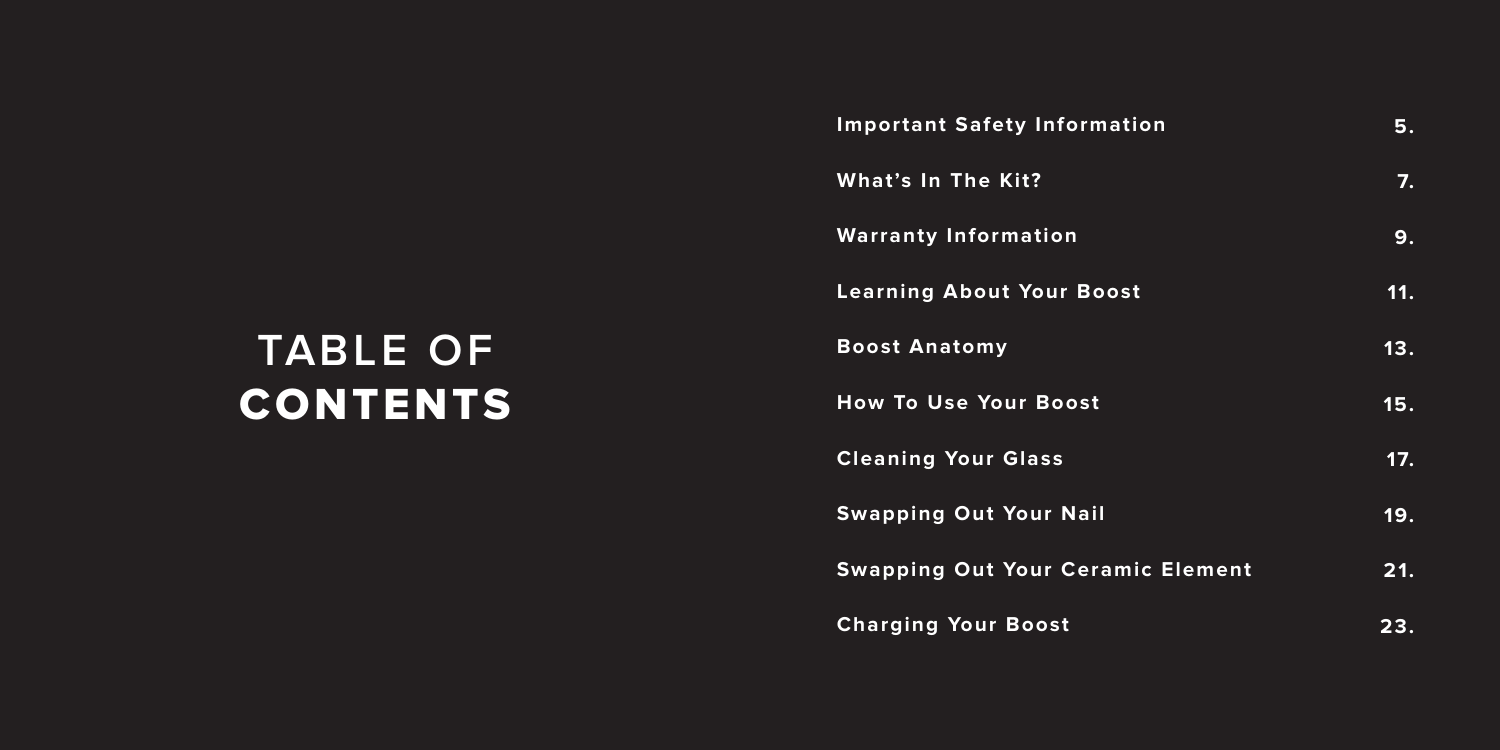# **!**

## **IMPORTANT** SAFETY INFORMATION

**Use sensibly. Dr. Dabber products are intended for use by persons of legal smoking age. These products are not suitable for children, women who are pregnant or breastfeeding, or persons with heart disease, high blood pressure, hypertension or diabetes. These products should not be using in conjunction with medication for depression or asthma. Discontinue use and consult a physician immediately if you experience symptoms such as nausea, vomiting, dizziness, diarrhea, weakness, rapid heartbeat or hypertension.**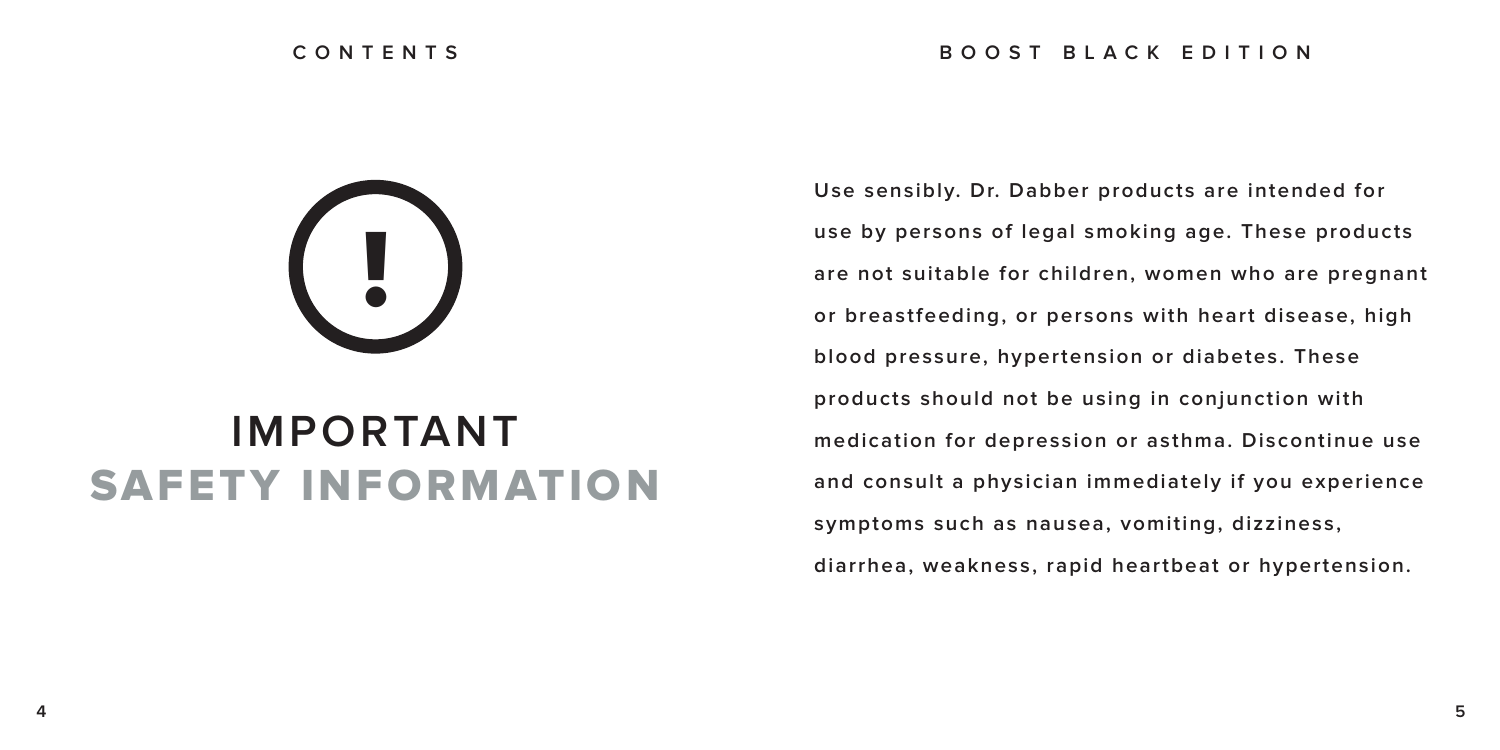#### **CONTENTS**



#### WHAT'S IN THE KIT?

**Boost Black Edition eRig Glass Water Attachment XL Domeless Titanium Nail (Threaded) XL Ceramic Nail (Threaded) XL Quartz Nail (Threaded) Magnetic Carb Cap Magnetic Loading Tool Medical Grade Silicon Storage Container x2 Micro USB Charging Cable Limited Edition Dr. Dabber Keychain**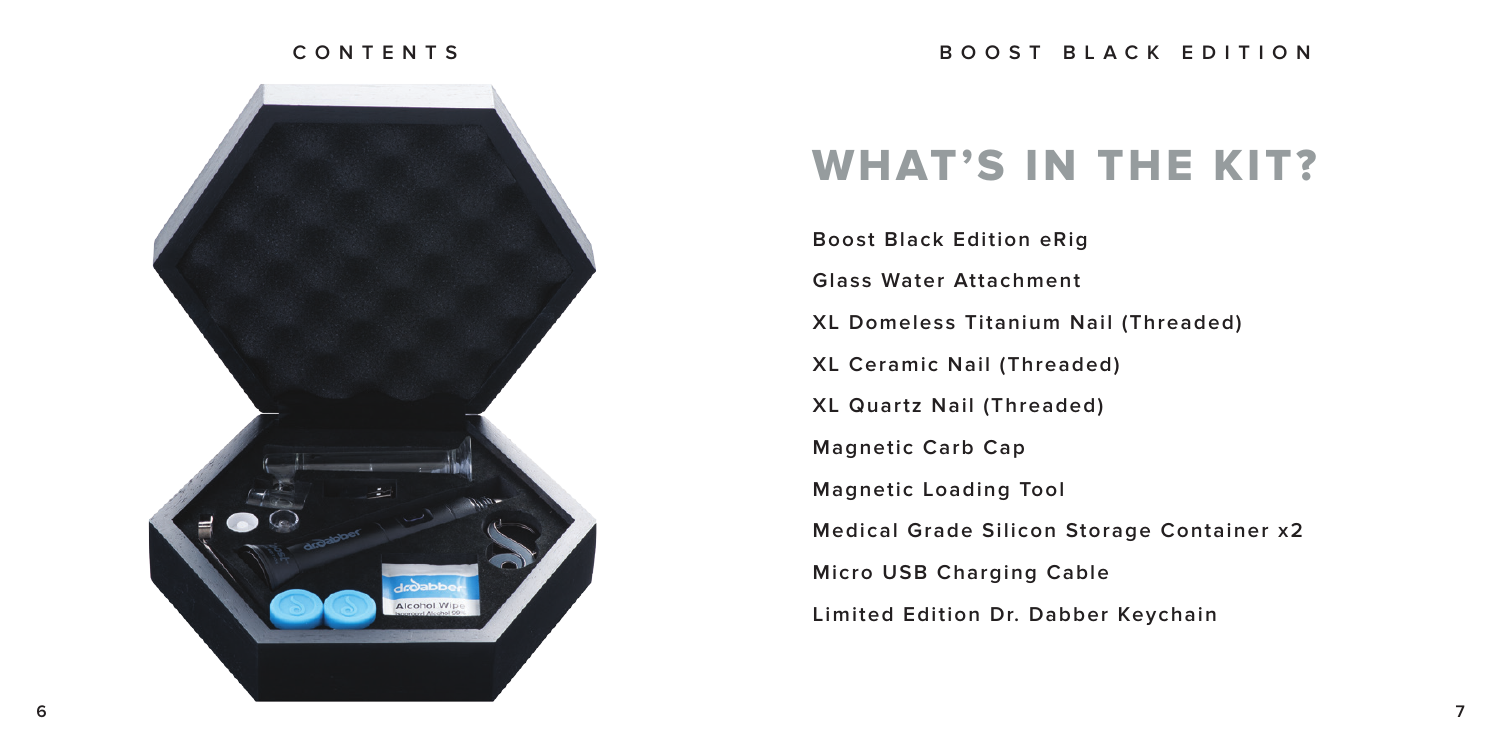

## **DR. DABBER** WARRANTY INFORMATION

**Register your Dr. Dabber product today to**

**activate your warranty and receive helpful tips.**

**This unit is under a one year 'No Questions Asked'** 

**Warranty on electronic components & battery.**

**Visit DrDabber.com/Register to get started!**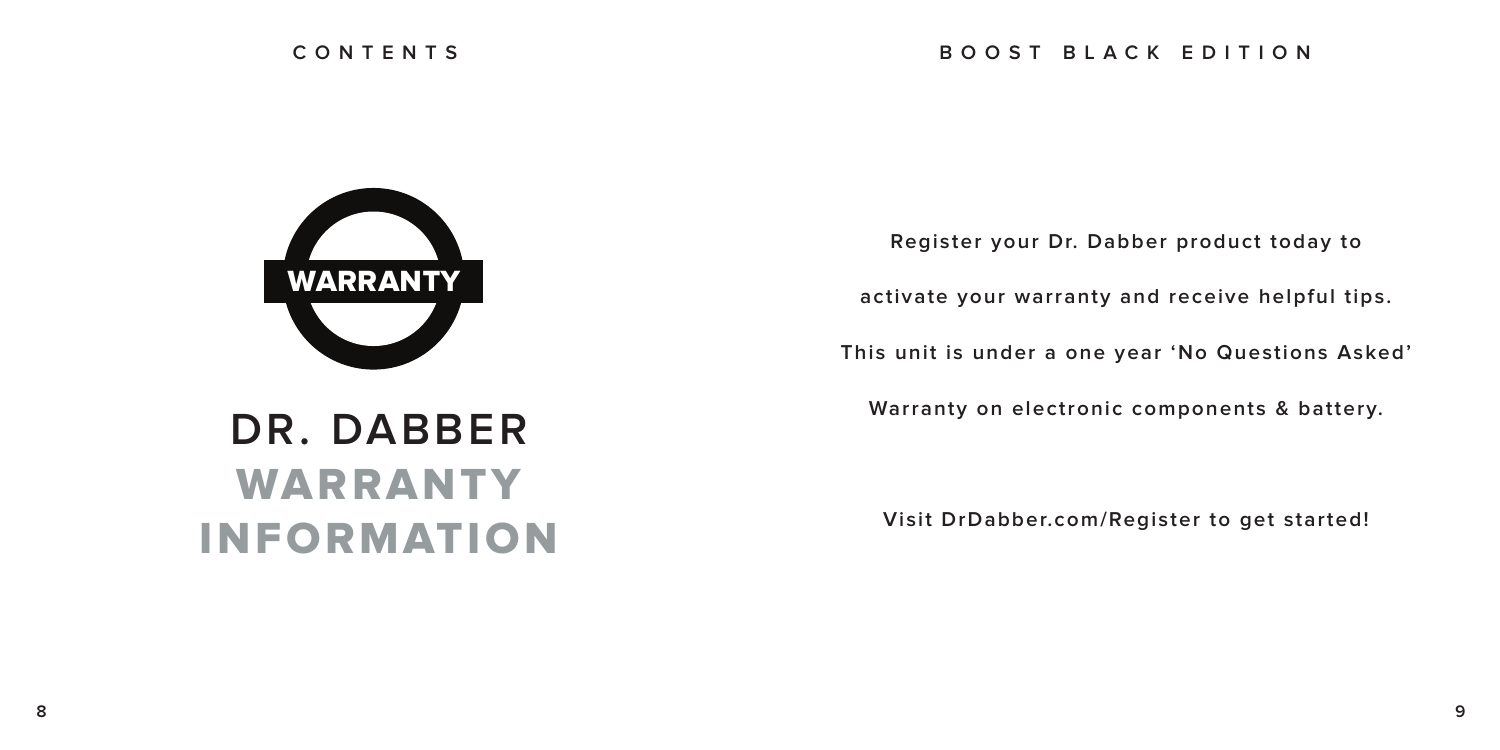## **LEARNING ABOUT** YOUR BOOST

- **1. Use with caution. Must be 21 years of age or older to operate.**
- **2. The nail becomes extremely hot. Do not touch once powered on.**
- **3. Do not expose the device to direct sunlight.**
- **4. Do not attempt to use the device without the glass attachment in place.**
- **5. Do not attempt to place the device down on a surface without the base. The base is included to ensure proper weight distribution and to avoid damage to the glass attachment.**
- **6. When the battery is low, indicator light will flash.**
- **7. The light on the power button will flash 3 times to indicate a connection issue.**
- **8. Charging: Charge device fully before use. The power button shows a purple light when the device is being charged.**
- **9. Titanium Nail: Press the power button 3 times to heat titanium nail. The unit will begin with white light and change to**

#### **BOOST BLACK EDITION**

**blue light after 25 seconds indicating it is ready to use (nail will continue heating for 20 seconds before cutoff)**

- **Temperature reaches 515°F after 25 seconds**
- **Temperature reaches 610°F after 45 seconds**
- **10. Ceramic/Quartz Nail: Press the power button 5 times to heat ceramic/quartz nail. The unit will begin with blue light and change to white light after 40 seconds indicating it is ready to use (nail will continue heating for 20 seconds before cutoff)**
	- **Temperature reaches 520°F after 40 seconds**
	- **Temperature reaches 600°F after 60 seconds**
- **11. Do not heat the device more than 3 cycles continuously to avoid bodily harm or injury.**
- **12. Do not use or charge in a motor vehicle.**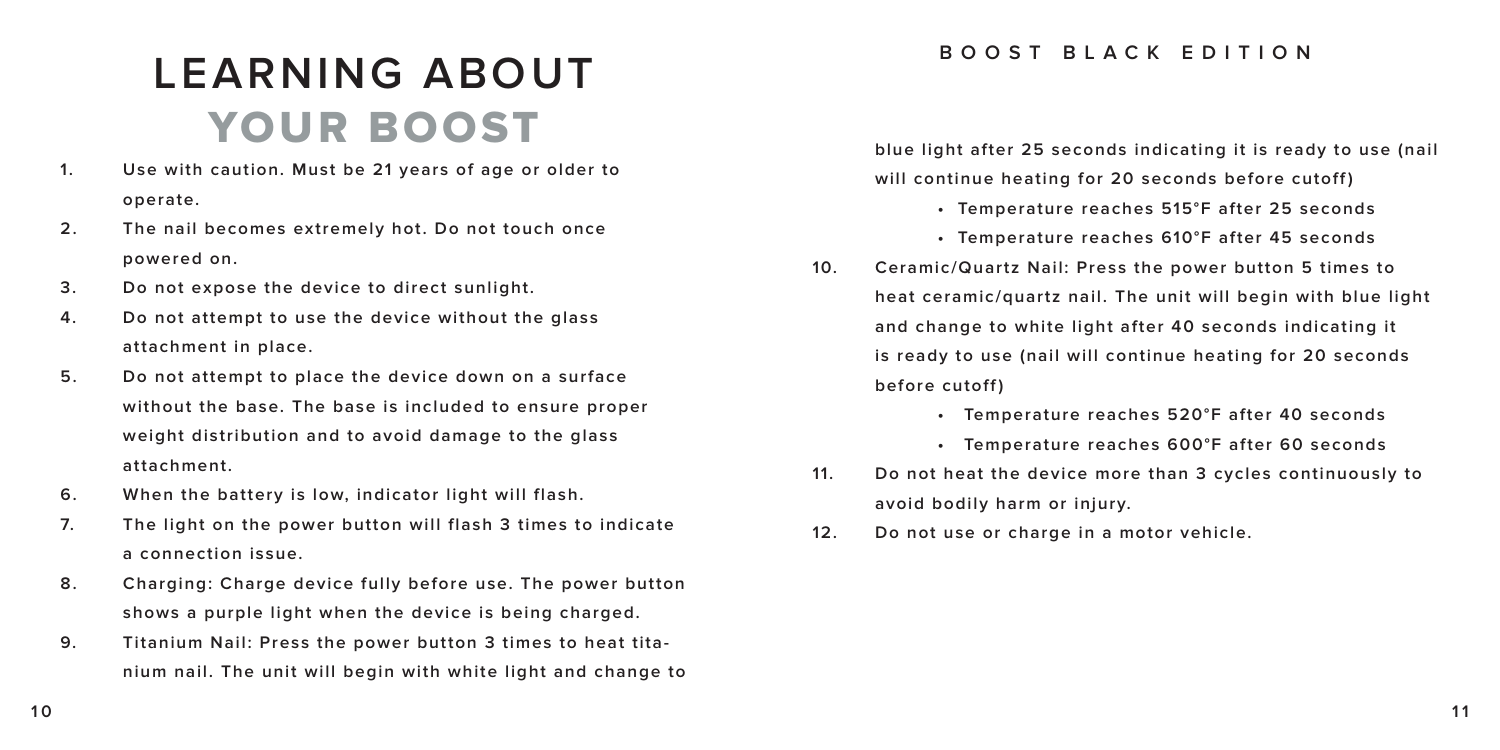**CONTENTS**



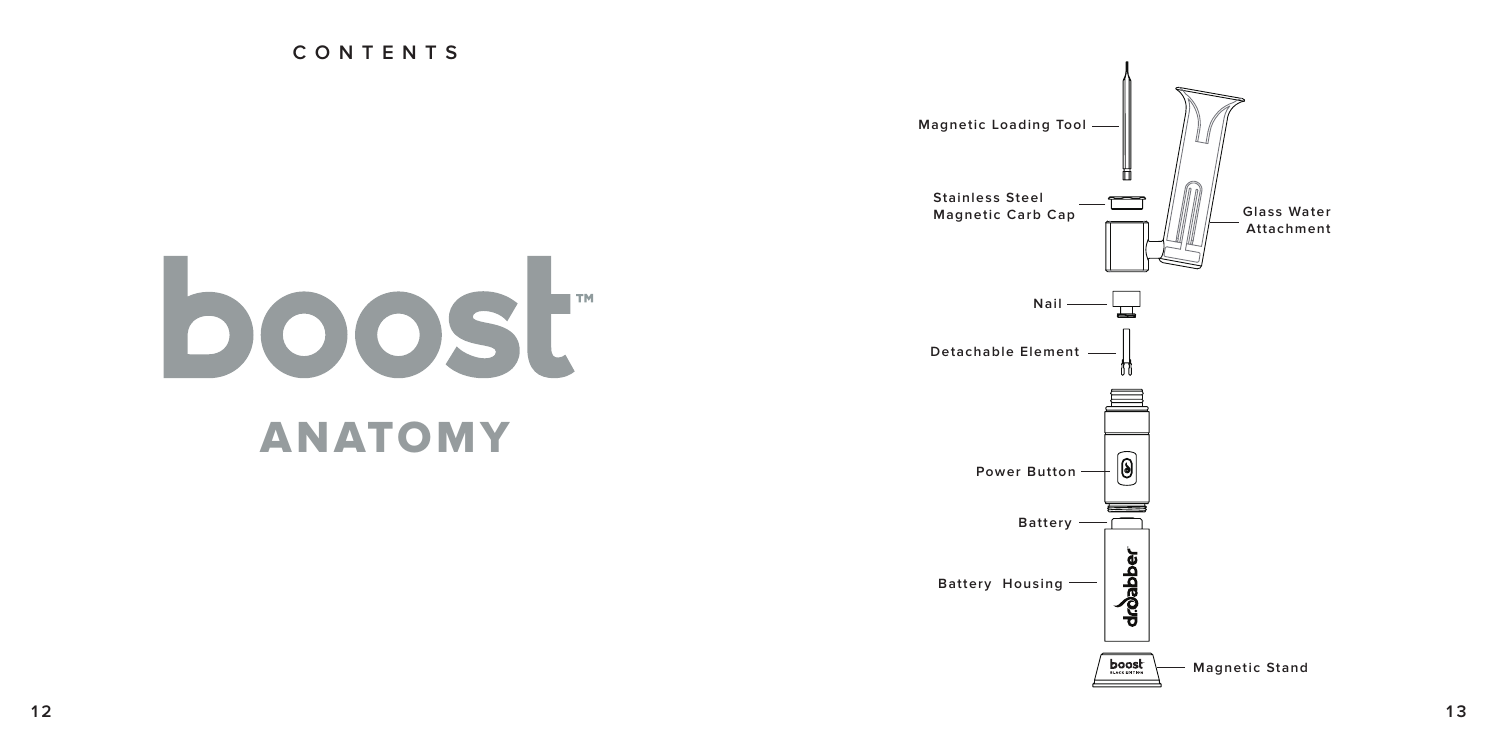## **HOW TO** USE YOUR BOOST

**1. Remove glass from unit and load from the top with water.**



**2. Click button to turn device on \* 3 times for titanium nail \* 5 times for ceramic/quartz nail**



**3. Load product on tip of tool**



**4. Once light changes color (Approx 30 seconds), touch tip of the tool to nail and begin to inhale through glass mouthpiece.**

**5. Once all product has melted off of tool, flip tool around and place carb cap on top of the nail to increase vapor density. (Generally 3-4 seconds)**

## **SIT BACK** AND ENJOY!



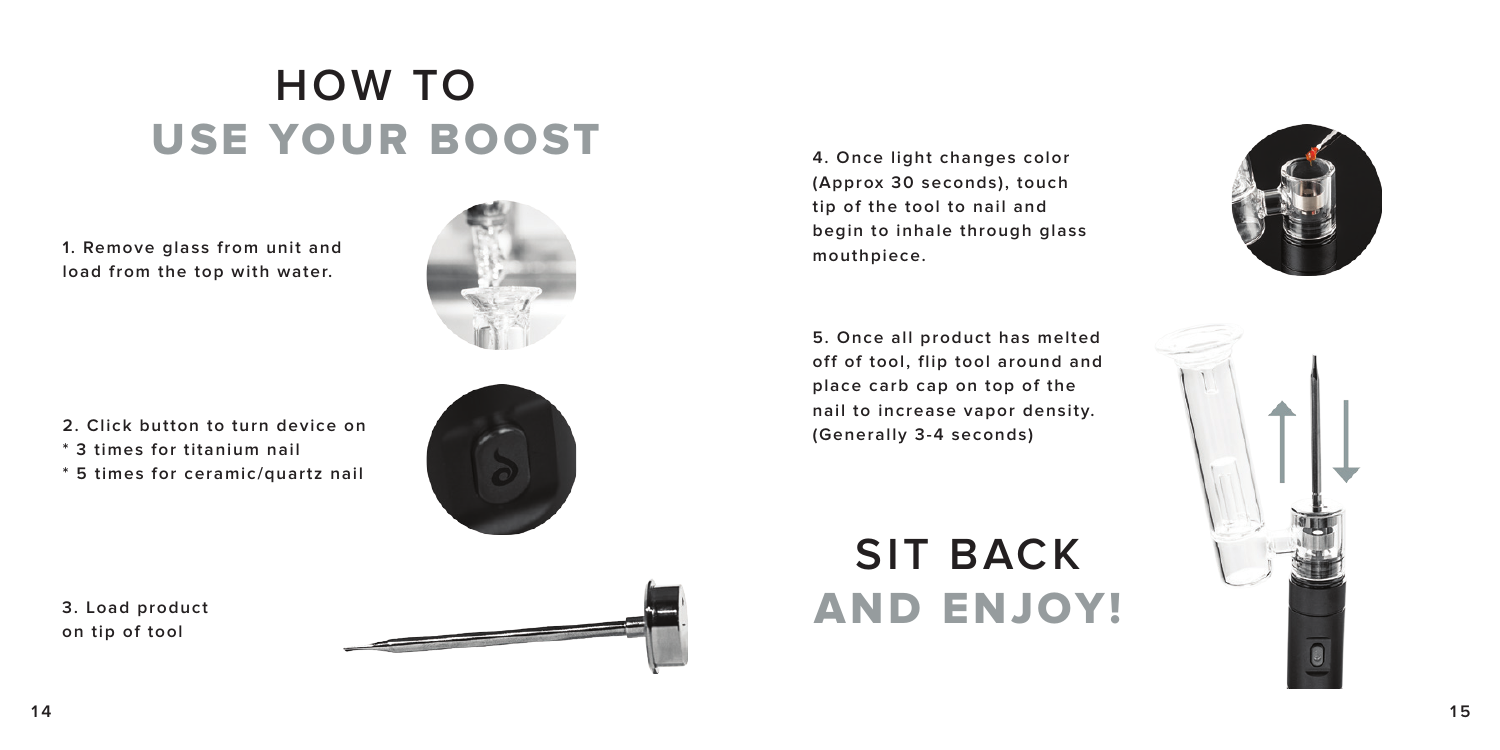

#### **CLEANING YOUR** GLASS ATTACHMENT

#### **BOOST BLACK EDITION**

 **To clean glass attachment, first remove the glass attachment from the eRig, then slowly pour 99% isopropyl alcohol into the mouthpiece until the unit is about 1/4 full. Shake the attachment gently until clean. To rinse out the alcohol, pour water into the top (mouthpiece) until all alcohol is flushed out of the bottom of the attachment. To remove all water from device, blow through mouthpiece and shake gently.**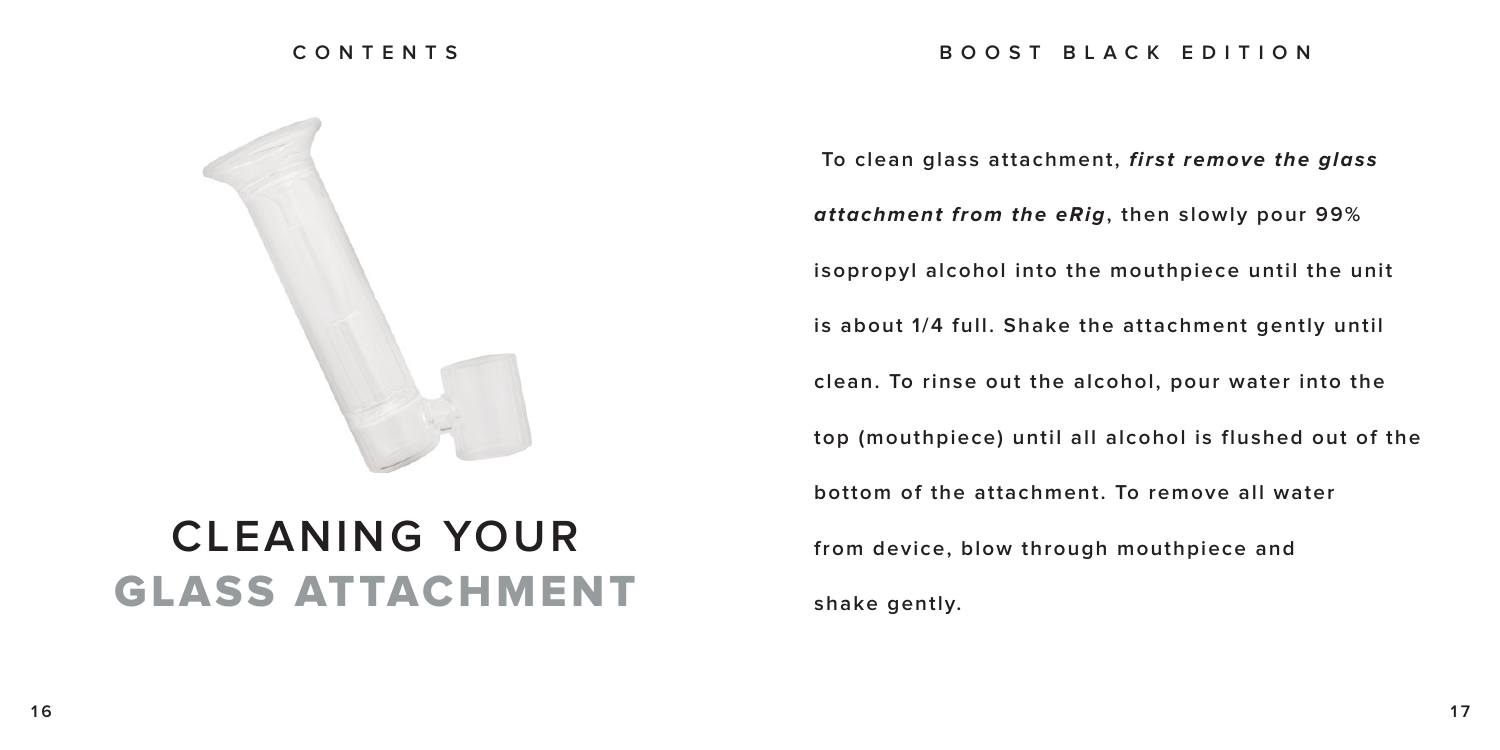#### **BOOST BLACK EDITION**

**WARNING: DO NOT ATTEMPT TO REMOVE NAIL WHEN HOT. REMOVE NAIL CAREFULLY WITHOUT BENDING OR TWISTING THE CERAMIC ELEMENT.** 



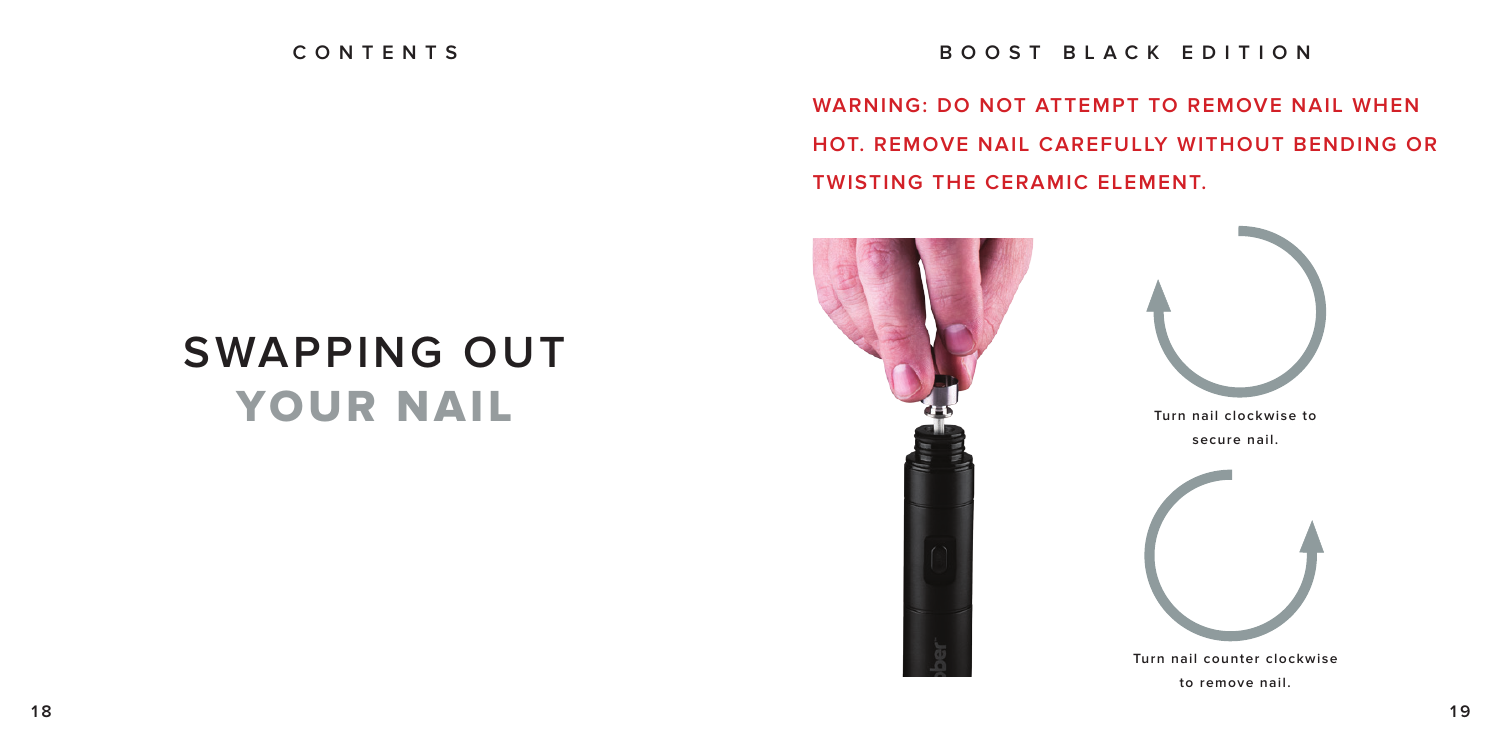**BOOST BLACK EDITION**

#### **WARNING: DO NOT ATTEMPT TO REMOVE CERAMIC ELEMENT WHEN HOT.**

## **SWAPPING OUT** YOUR CERAMIC ELEMENT

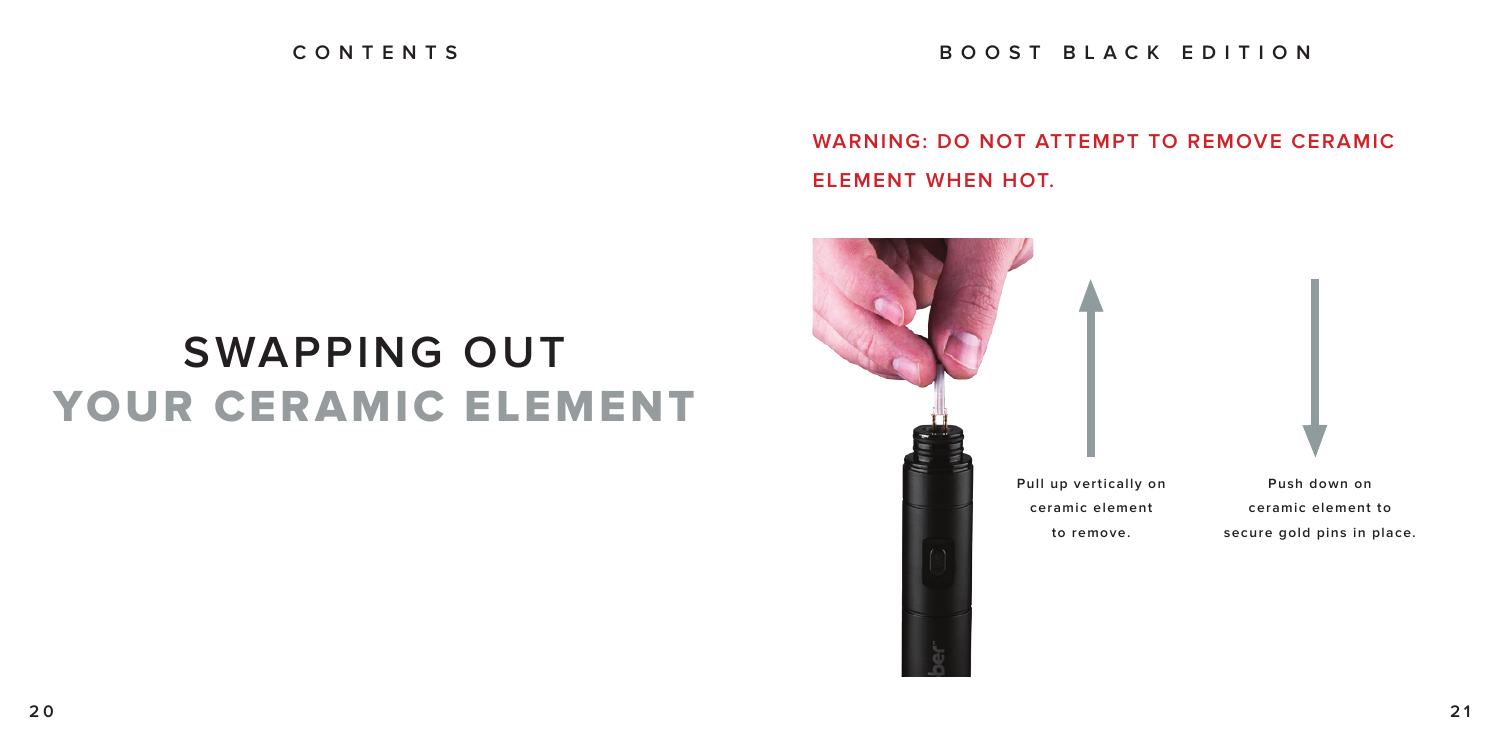#### **BOOST BLACK EDITION**



### **CHARGING YOUR** DR. DABBER BOOST





**USB Port Connects to universal USB outlets.**

**Connecting Adapter**

**Charge device fully before use. The power button shows a purple light when the device is being charged. Light will turn off when fully charged. Due to the size of the battery, it is recommended to charge 6-8 hours or use an AC adapter (Not Included) to speed up charging time.**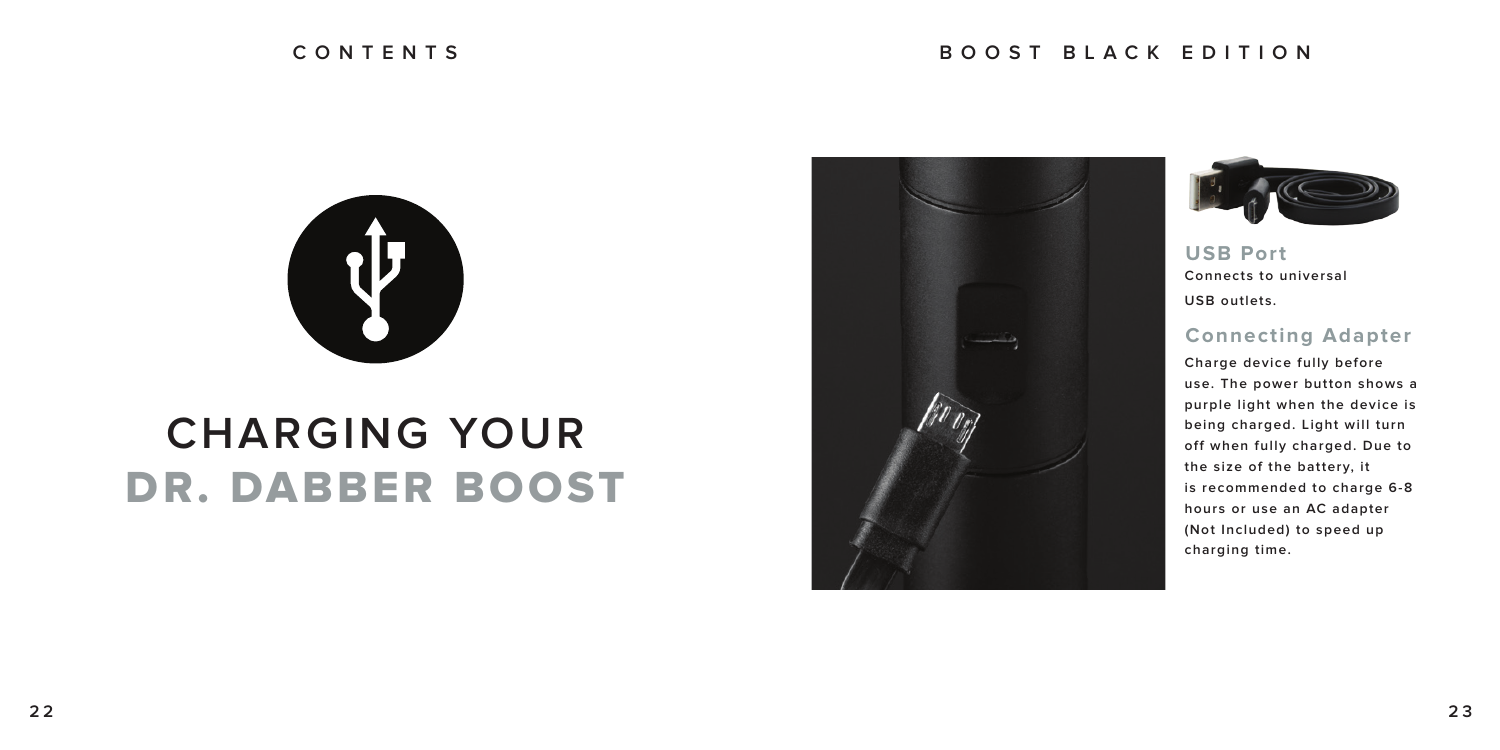

**For Helpful Tips and Videos on How to Use and Care**

**For Your Dr. Dabber Boost**

**Please Visit: drdabber.com/doctors-office**